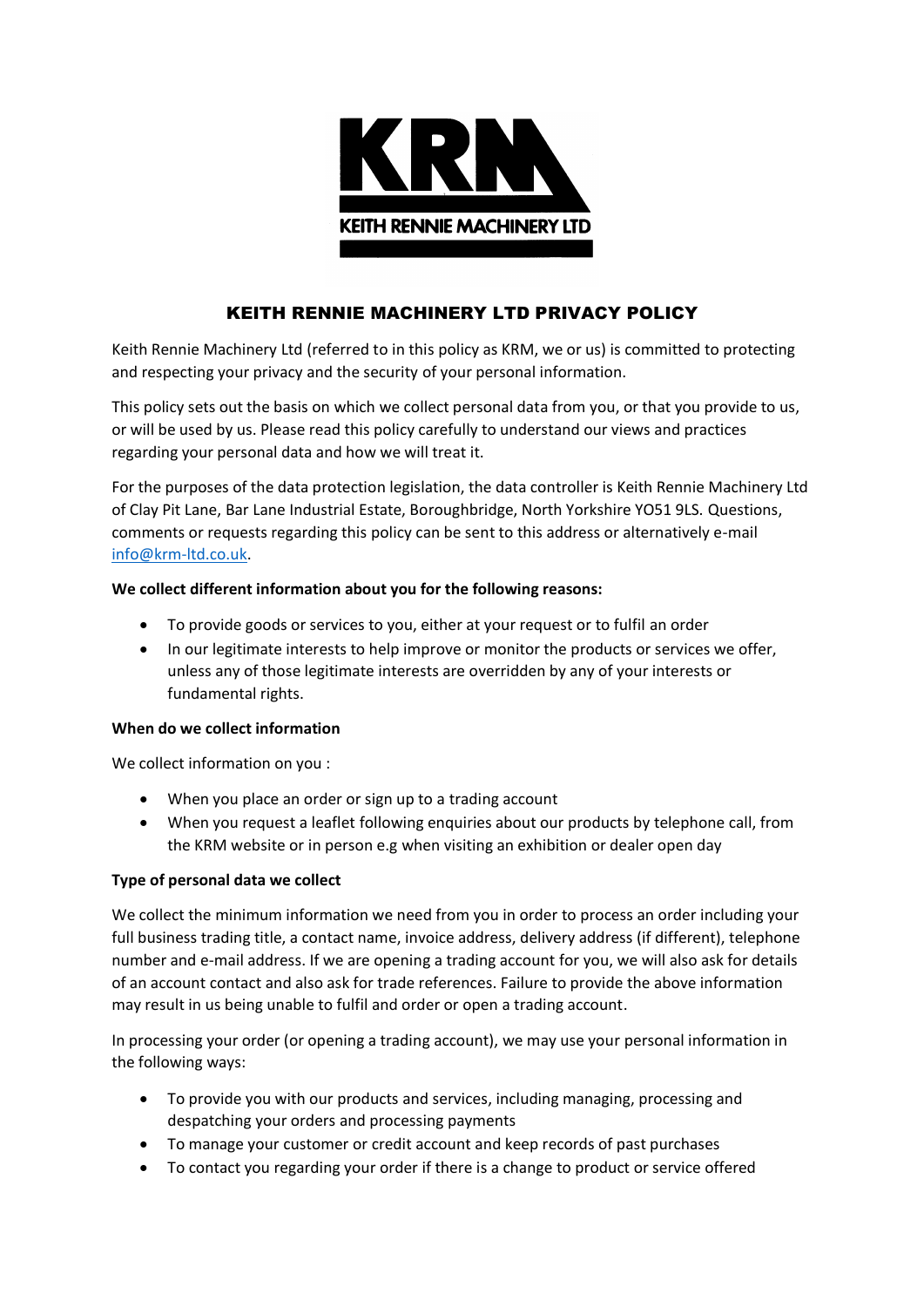To e-mail you about other products and services which we think may be of interest to you based on your previous purchases and enquiries (if you have given us permission to do so)

To improve the quality of the service we offer, when you make an enquiry or place an order we may also ask you about the nature of your business to give a better understanding of your requirements. You do not need to provide this information to place an order or open a trading account.

## **Legitimate interest**

We may use your personal data for our legitimate business interests in order to allow us to provide the best services and customer experience and to ensure our service remains relevant to your needs. For example, we may rely on our legitimate interest to process your personal information for the following purposes:

- Marketing related to the products and services compatible with the purpose for which we originally gained the information
- To send you company or product updates, newsletters or other marketing communications
- To enhance, modify, personalise or otherwise improve our services and communications for your benefit
- To determine the effectiveness of promotional campaigns to inform marketing strategy

## **When will we share your personal data ?**

We will not share your personal data with any third parties for marketing purposes without your express consent.

We may have to share your personal data with selected third parties and in these circumstances we require these third parties to respect the security of your data and treat it in accordance with the law.

You agree that we have the right to share your personal information with selected third parties including :

- Dealers, business partners, suppliers and contractors
- Credit reference agencies for the purpose of assessing your credit score when this is a condition of us entering into a contract with you
- Exchanging information with other companies and organisations for the purposes of fraud protection and credit risk protection

All our third party service providers are required to take appropriate measures to protect your personal information. We do not allow third party service providers to use your personal data for their own purposes. We only permit them to process your personal data for specified purposes and in accordance with our instructions

#### **Where will we store your personal data ?**

All digital information you provide to us is stored on a password protected server and all physical information (invoices etc) in locked storage.

Unfortunately, the transmission of information via the internet is not completely secure. Although we will do our best to protect your personal data, we cannot guarantee the security of your data transmitted to our site. ; any transmission is at your own risk. Once we have received the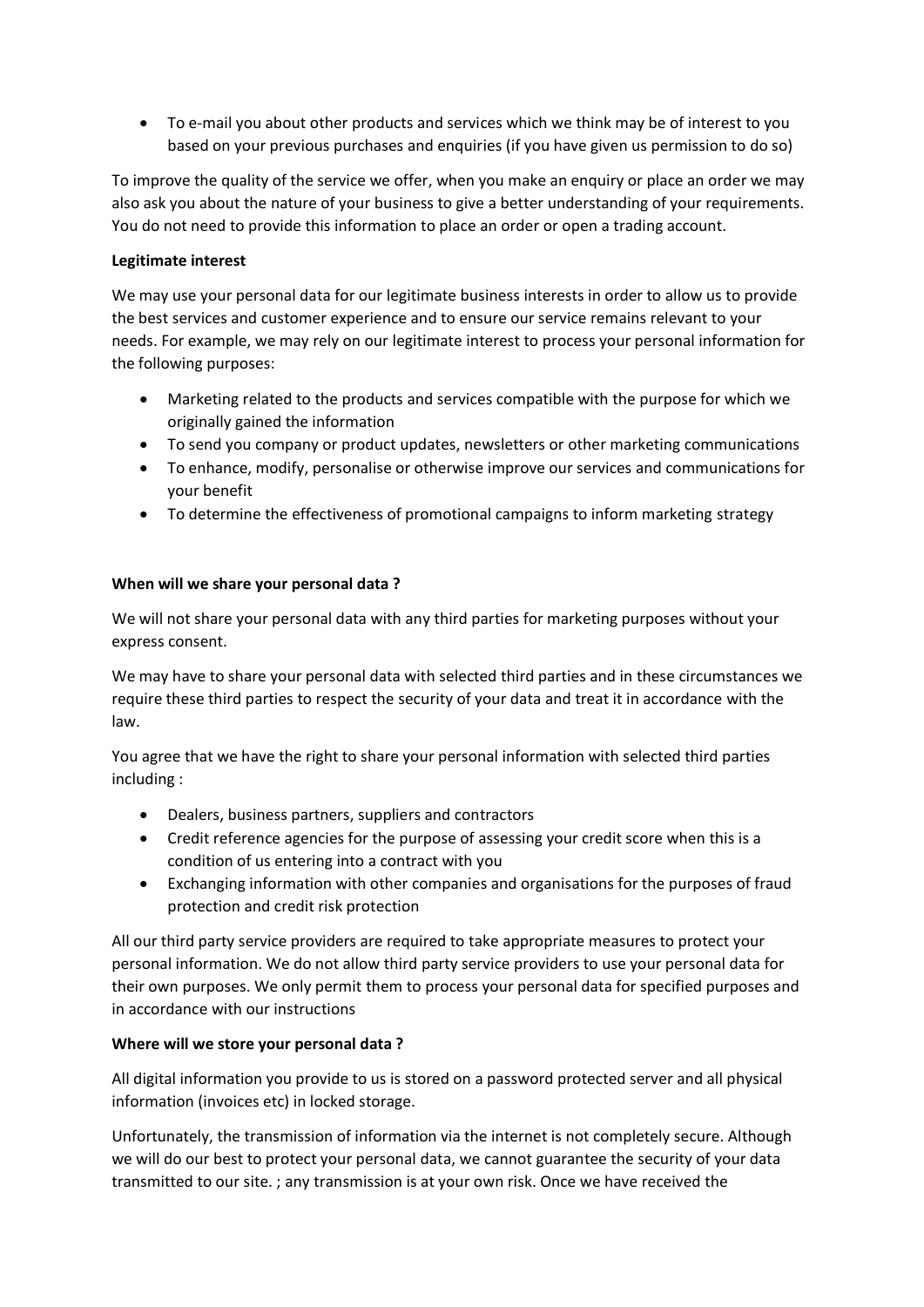information, we will use strict safeguarding procedures and security features to try and prevent any unauthorised access

## **How long will we retain your personal data ?**

We will only store your personal information for as long as is necessary to fulfil the purposes we collected it for, including for the purposes of satisfying any legal, accounting or reporting requirements.

We will keep your data for the period of time you hold an account with us, to enable us to contact you, keep a record of past business transactions and supply you with new orders. We will not keep your personal information any longer than is necessary to fulfil our obligations to you or to meet our legitimate business interests or legal requirements

## **Your legal rights**

It is important that the personal information we hold about you is accurate and up to date. Please keep us informed if your personal information changes at any point

You have the following rights:

- **Access** enables you to receive a copy of the personal information we hold about you and to check that we are lawfully processing it
- **Rectification** enables you to have any incomplete or inaccurate information we hold about you corrected
- **Erasure** enables you to ask us to delete or remove personal information where there is no good reason for us to continue processing it
- **Restrict Processing** enables you to ask us to suspend the processing of personal information about you, for example if you want us to confirm the accuracy of the data or the reason for processing it
- **Data Portability** enables you to request the transfer of your personal information to another party. You have the right to obtain from us all personal data which you have provided to us in a structured, commonly used and machine readable form, provided that such data was processed based on your consent, or for the purpose of a contract between us and the processing was carried out by automated means
- **Object** enables you to object, on grounds relating to your particular situation, to processing of your personal information where we are relying on a legitimate interest or those of a third party

You also have the right at any time to ask us not to process your personal data for direct marketing or profiling purposes. In some cases, we may demonstrate that we have compelling legitimate grounds to process your information which overrides your rights and freedoms

If we process your personal data for automatic decision making or profiling purposes, we will ensure that we tell you about this beforehand and will only do this where it is a necessary to perform the contract with you and appropriate measures are in place to safeguard your rights. Automatic decision making will only be carried out in exceptional circumstances, with your explicit written consent and where appropriate measures are in place to safeguard your rights